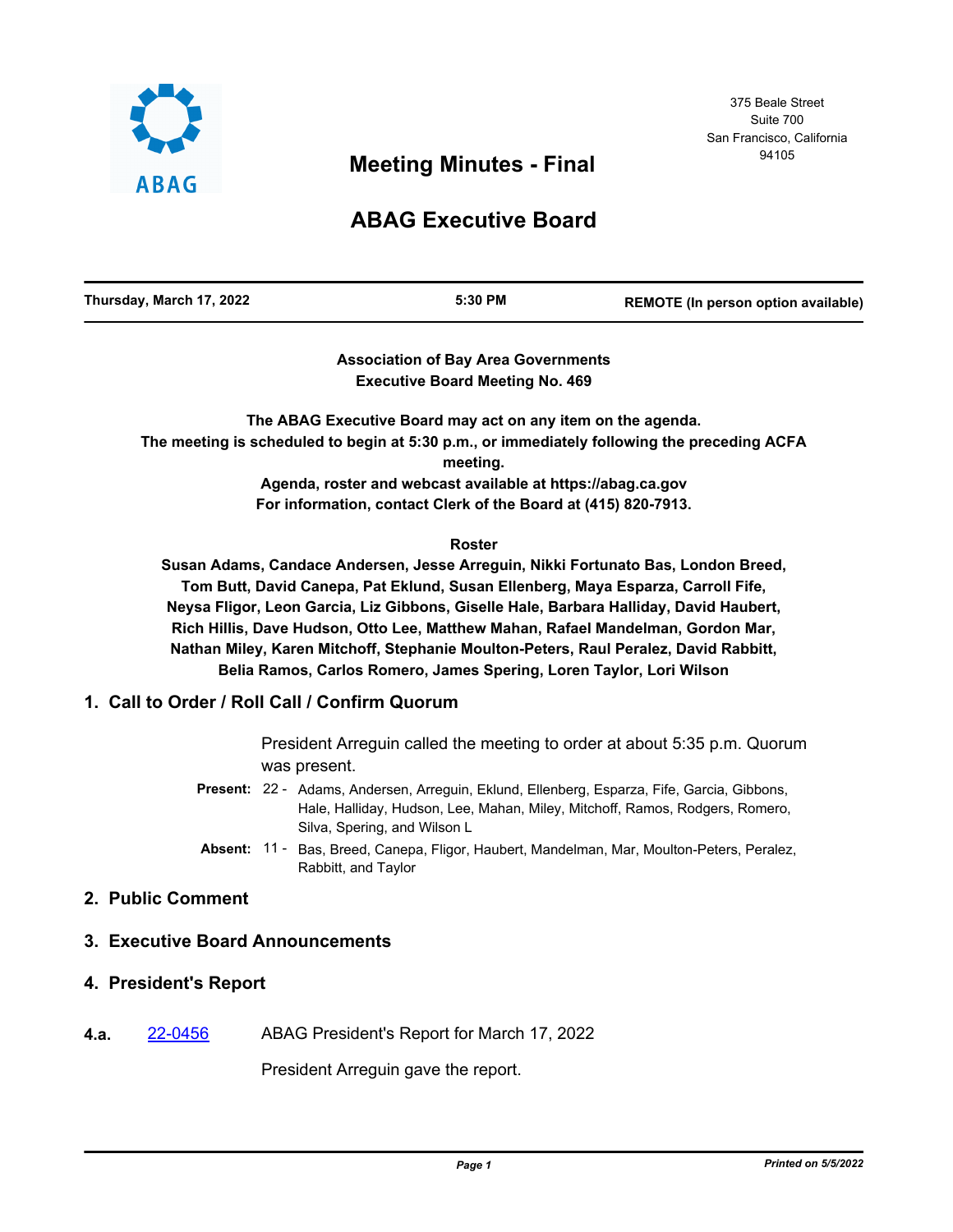#### **5. Executive Director's Report**

**5.a.** [22-0457](http://mtc.legistar.com/gateway.aspx?m=l&id=/matter.aspx?key=23716) Executive Director's Report for March 17, 2022

Executive Director McMillan gave the report.

#### **6. Executive Board Consent Calendar**

**Upon the motion by Ramos and second by Romero, the ABAG Executive Board approved the Consent Calendar. The motion passed unanimously by the following vote:**

- Aye: 19 Adams, Andersen, Arreguin, Eklund, Ellenberg, Esparza, Garcia, Gibbons, Hale, Halliday, Mahan, Miley, Mitchoff, Ramos, Rodgers, Romero, Silva, Spering, and Wilson L
- Absent: 14 Bas, Breed, Canepa, Fife, Fligor, Haubert, Hudson, Lee, Mandelman, Mar, Moulton-Peters, Peralez, Rabbitt, and Taylor
- **6.a.** [22-0458](http://mtc.legistar.com/gateway.aspx?m=l&id=/matter.aspx?key=23717) Approval of ABAG Executive Board Minutes of January 14, 2022; January 20, 2022; February 11, 2022
- **6.b.** [22-0459](http://mtc.legistar.com/gateway.aspx?m=l&id=/matter.aspx?key=23718) Napa County Request for Regional Housing Needs Allocation (RHNA) **Transfers**

Consistent with Government Code Section 65584.07(a), approval of a request from Napa County to transfer RHNA units to City of Napa, City of American Canyon, and City of St. Helena.

- **6.c.** [22-0460](http://mtc.legistar.com/gateway.aspx?m=l&id=/matter.aspx?key=23719) Adoption of Resolution No. 04-2022 Regarding Remote Meetings Pursuant to AB 361
- **6.d.** [22-0470](http://mtc.legistar.com/gateway.aspx?m=l&id=/matter.aspx?key=23729) Contract Amendment Agency Website Support Services: Peak Digital, LLC (\$50,000)
- **6.e.** [22-0485](http://mtc.legistar.com/gateway.aspx?m=l&id=/matter.aspx?key=23744) Adoption of Resolution No. 05-2022 authorizing application for 2021 Urban and Multibenefit Drought Relief Program Grant funding, and authorization to amend an existing funding agreement with the California Department of Water Resources and to contract with Daily Acts for up to \$4,600,000 to implement the Petaluma River Watershed: Land Resilience Partnership **Project**

# **7. ABAG Administrative Committee**

**7.a.** [22-0461](http://mtc.legistar.com/gateway.aspx?m=l&id=/matter.aspx?key=23720) Report on ABAG Administrative Committee Meetings of February 11, 2022 and March 11, 2022

President Arreguin gave the report.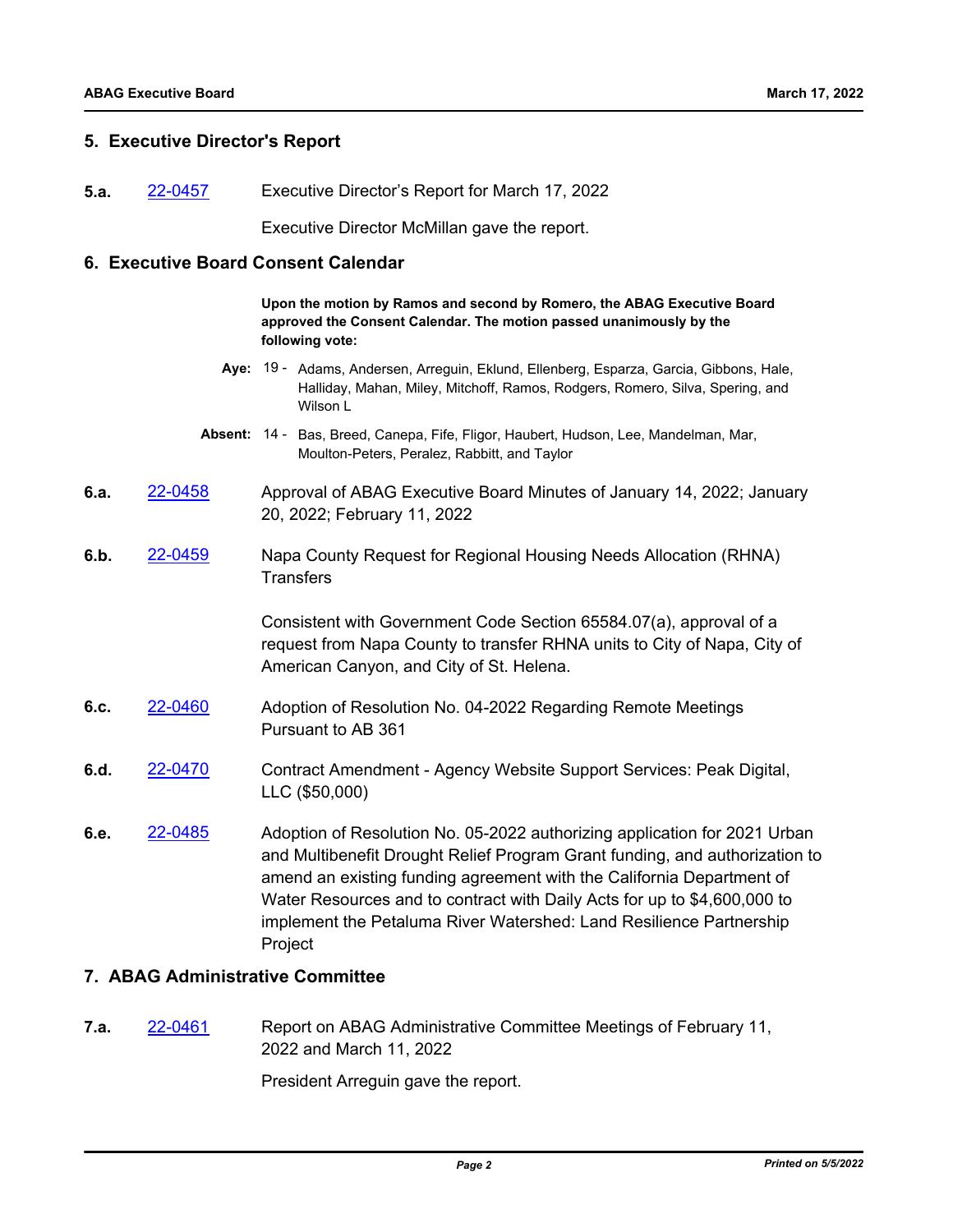#### **8. Joint MTC ABAG Legislation Committee**

**8.a.** [22-0462](http://mtc.legistar.com/gateway.aspx?m=l&id=/matter.aspx?key=23721) Report on Joint MTC ABAG Legislation Committee Meetings of February 11, 2022 and March 11, 2022

President Arreguin gave the report.

**8.b.** [22-0514](http://mtc.legistar.com/gateway.aspx?m=l&id=/matter.aspx?key=23773) Assembly Bill 1944 (Lee): Brown Act Reform

Modifies current law related to teleconferencing by board members and remote participation for local public meetings.

President Arreguin gave the report.

**Upon the motion by Arreguin and second by Ramos, the ABAG Executive Board approved a support and seek amendments position on Assembly Bill 1944 (Lee), as reported. The motion passed unanimously by the following vote:**

- Aye: 22 Adams, Andersen, Arreguin, Eklund, Ellenberg, Esparza, Fife, Garcia, Gibbons, Hale, Halliday, Hudson, Lee, Mahan, Miley, Mitchoff, Ramos, Rodgers, Romero, Silva, Spering, and Wilson L
- Absent: 11 Bas, Breed, Canepa, Fligor, Haubert, Mandelman, Mar, Moulton-Peters, Peralez, Rabbitt, and Taylor
- **8.c.** [22-0515](http://mtc.legistar.com/gateway.aspx?m=l&id=/matter.aspx?key=23774) Assembly Bill 2336 (Friedman): Pilot Program to Test and Deploy Speed Safety Cameras

Revised version of legislation MTC supported in 2021 (Assembly Bill 550 (Chiu)) to create a five-year pilot program for cities to use speed cameras, under specific circumstances. Modifications include equity-driven restrictions related to fines and requirements that cities work with advocacy groups representing disadvantaged communities on the placement of cameras.

**Upon the motion by Arreguin and second by Halliday, the ABAG Executive Board approved a support position on Assembly Bill 2336 (Friedman), as reported. The motion passed unanimously by the following vote:**

- Aye: 22 Adams, Andersen, Arreguin, Eklund, Ellenberg, Esparza, Fife, Garcia, Gibbons, Hale, Halliday, Hudson, Lee, Mahan, Miley, Mitchoff, Ramos, Rodgers, Romero, Silva, Spering, and Wilson L
- **Absent:** Bas, Breed, Canepa, Fligor, Haubert, Mandelman, Mar, Moulton-Peters, Peralez, Rabbitt, and Taylor **Absent: 11 -**

#### **9. ABAG Finance Committee**

**9.a.** [22-0465](http://mtc.legistar.com/gateway.aspx?m=l&id=/matter.aspx?key=23724) Report on ABAG Finance Committee Meeting of March 17, 2022

Chair Mitchoff gave the report.